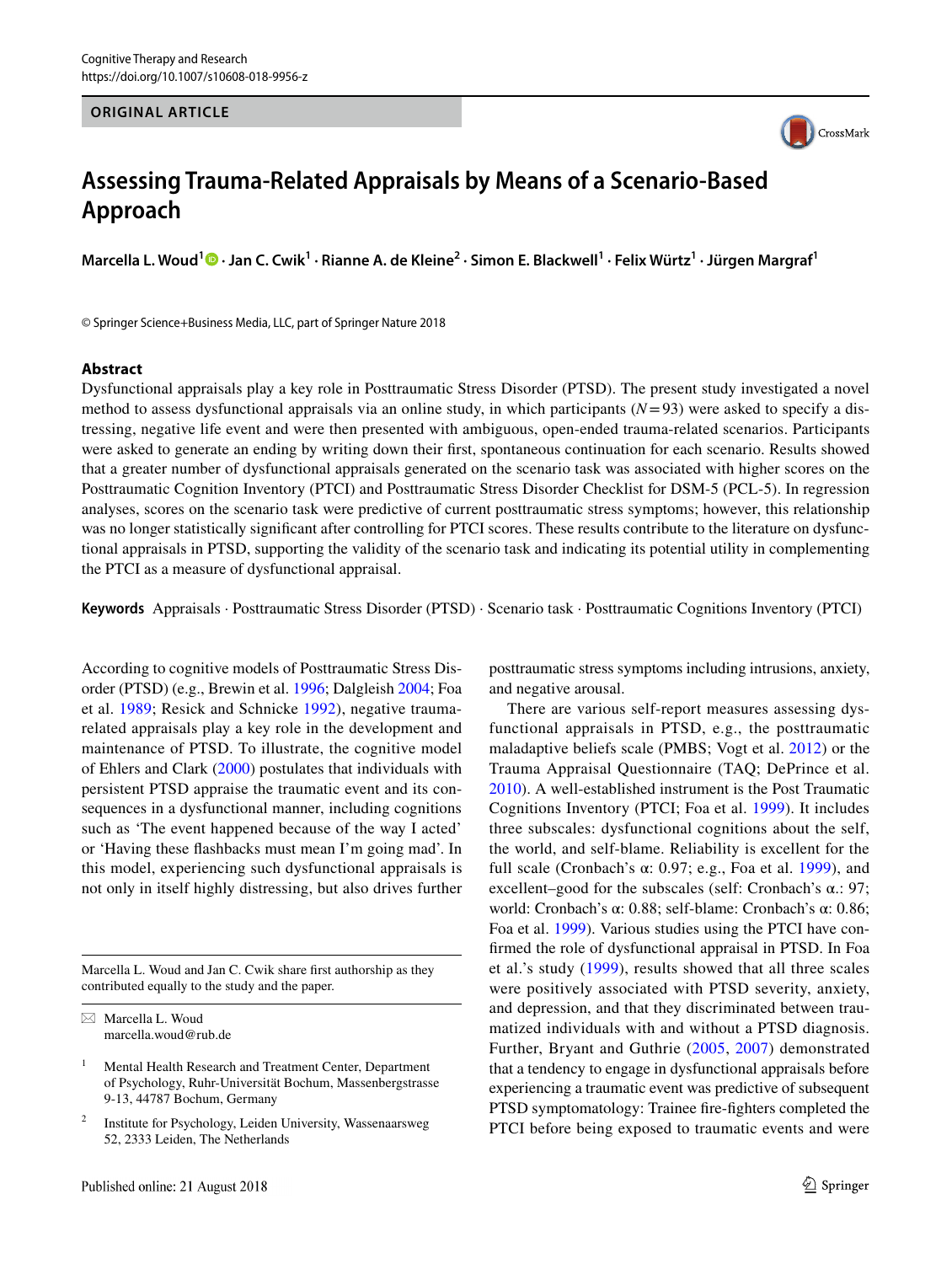then assessed for PTSD symptomatology after 6 months (Bryant and Guthrie [2005\)](#page-12-7) and after 4 years (Bryant and Guthrie [2007](#page-12-8)). Results showed that pre-trauma scores on the PTCI self-subscale were particularly predictive of subsequent PTSD symptoms. More recently, Kleim et al.  $(2013)$ demonstrated that a reduction in dysfunctional appraisals predicted symptom reduction during trauma-focused CBT. However, symptom reduction did not predict a reduction in dysfunctional appraisals.

To summarize, there is theoretical and empirical evidence supporting the vital role of dysfunctional appraisals in PTSD, and there are well-established self-report measures to assess such appraisals. However, given the complex nature of dysfunctional appraisals in response to reminders of the trauma or its consequences, it should also be possible to measure these appraisals by methods other than self-report. Further, developing additional and complementary measures of dysfunctional appraisals may have several advantages. First, while completing self-report measures, participants are explicitly asked to express the thoughts that are measured, e.g., by asking whether or not they agree with a statement. Such 'direct measures' require deliberate and reflective processing of the presented items and bear several disadvantages, for example potential over- or underreporting. A second limitation of self-report measures is that participants are presented with pre-defined statements and/or a forced choice answering format, which may not be representative of participants' own thoughts. This is particularly relevant in the context of PTSD, in that different types of traumas may be associated with different types of dysfunctional appraisals, e.g., being a victim in a car accident or of a natural catastrophe is likely to be associated with different dysfunctional appraisals than being a victim of interpersonal violence. Thus, self-report measures do not necessarily allow expression of idiosyncratic appraisals that may be particularly personally relevant for an individual. Third, it is useful to have multiple measures of the same process, particularly if the measurement method is different, as this provides a means of cross-validation or triangulation of results, which can help to reduce potential biases in research arising from dependence on one specific measure (cf. Munafò and Davey Smith [2018\)](#page-12-10).

In other areas of psychopathology, methods have been developed to measure idiosyncratic responses to ambiguous disorder-relevant material more indirectly. One widelyapplied method is a scenario task in which participants are presented with ambiguous, disorder-relevant openended scenarios and asked to provide the first completion that springs to mind. The cognitive bias of interest is then inferred from participants' performance on the task, i.e. the number of (disorder-relevant) dysfunctional continuations. Unlike direct measures, such an 'indirect measure' thus provides an index of the concept of interest via a behavioral response, namely via participants' self-generated completion (De Houwer [2006\)](#page-12-11). Across a number of areas of psychopathology, e.g., in the context of anxiety disorders (Hertel et al. [2008](#page-12-12)), eating pathology (Cooper [1997](#page-12-13)), or alcohol misuse and abuse (Woud et al. [2012,](#page-13-1) [2014\)](#page-13-2), studies using an openended scenario task have consistently found that the number of dysfunctional continuations produced in response to disorder-related, ambiguous scenarios was positively related to actual levels of psychopathology. In the current study we aimed to investigate the application of this method to the assessment of dysfunctional trauma-relevant appraisals. Towards this aim, we developed a scenario task that included ambiguous, open-ended descriptions of potential traumarelated cognitions that could be appraised in a dysfunctional manner. Participants were neither instructed to rate nor to evaluate the scenarios. Instead, participants were simply instructed to generate an ending for each scenario. We could therefore assess whether presentation of such open-ended trauma-relevant stimuli could in fact elicit dysfunctional appraisals in the absence of explicit instructions to provide an appraisal, and whether the extent to which participants provided dysfunctional appraisals in response to the scenarios provided an apparently valid and useful measure.

One potential advantage of such a scenario-based task is that the open-ended scenarios provide the potential to examine unconstrained appraisals. That is, responses are participant-generated and thus reflect idiosyncratic thinking styles and appraisals (for similar reasoning, see e.g., Franklin et al. [2005](#page-12-14); Hirsch et al. [2016;](#page-12-15) Stopa and Clark [2000](#page-13-3)). Consequently, the scenario task may explain additional variance and in turn add unique information to the prediction of PTSD-related symptomatology. The assumption that indirect measures may have unique predictive validity is supported by results of another indirect measure, namely the Implicit Association Test (IAT; Greenwald et al. [1998\)](#page-12-16). The IAT is a well-established instrument assessing the associative strength between automatically activated memory associations. During the IAT, participants have to categorize stimuli, and the stimuli categorization times are then used to infer the concept of interest (e.g., faster response latencies for associatively matched concepts). Results of, for example, Lindgren et al. ([2013](#page-12-17)) showed that their appraisal IAT was predictive of variance in PTSD symptomatology over and above direct measures (for contradictory findings using other IAT operationalizations, see e.g., Engelhard et al. [2007](#page-12-18); Roth et al. [2012](#page-12-19)).

The scenario task could also potentially complement the PTCI due to the fact that the total score on each measure reflects a different operationalization of 'severity' of dysfunctional appraisals. A high score on the PTCI is likely to reflect endorsing a large number of different potential dysfunctional appraisals; conversely, a high score on a scenariobased task would rather indicate the reliability with which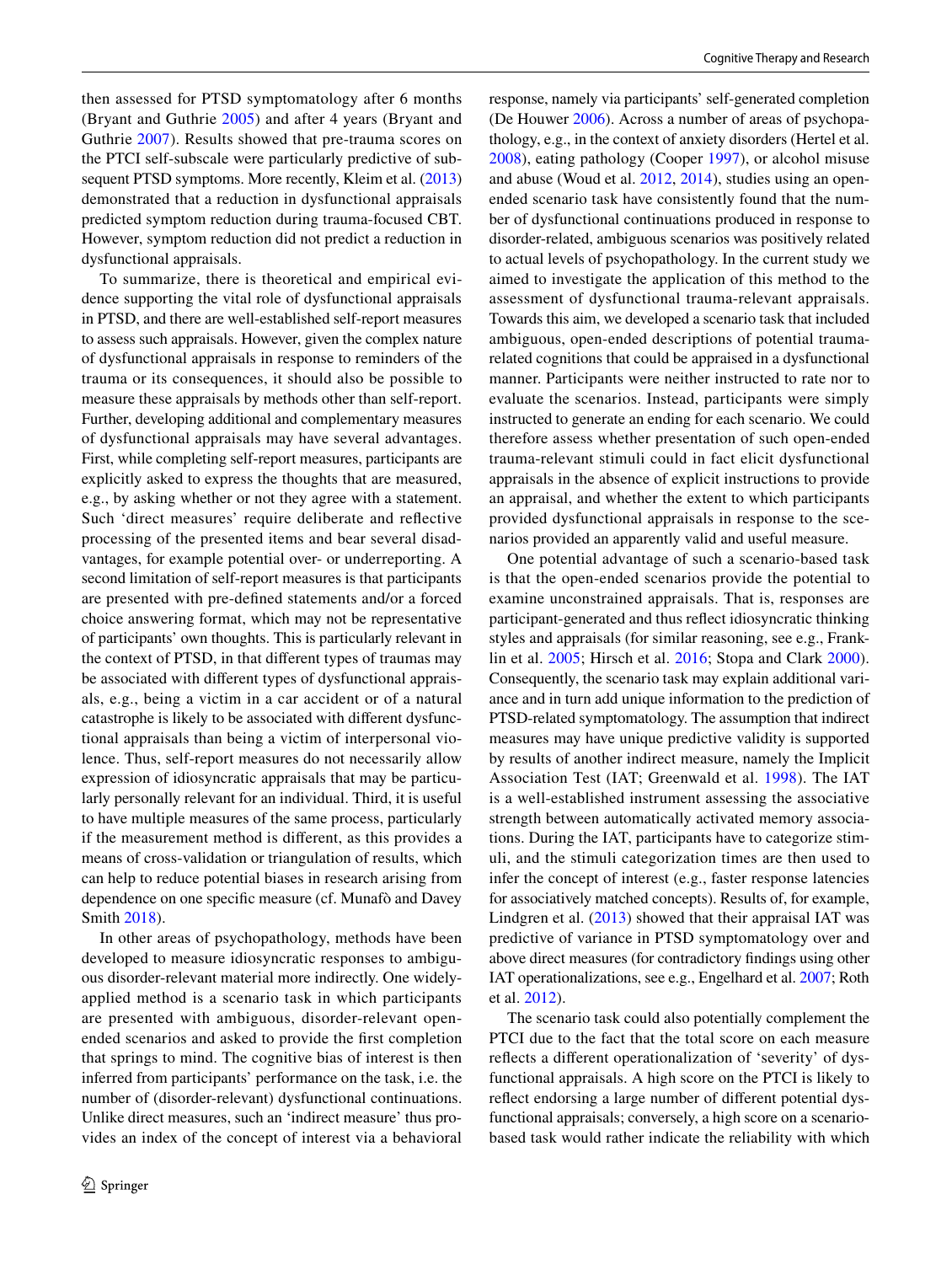dysfunctional appraisals are elicited by a range of different scenario descriptions. Conceivably for an individual there could be one very specific circumscribed dysfunctional appraisal that is reliably triggered in a broad range of possible contexts; such a person may receive a high score on a scenario-based task but not on the PTCI. Therefore, the extent to which people may score similarly or differently on these different tasks can provide useful information to further our understanding of dysfunctional appraisals in PTSD.

To further investigate the validity and utility of the scenario task, we included additional measures relevant in the context of posttraumatic stress and dysfunctional appraisals, i.e., measures assessing resilience, rumination, self-efficacy, optimism, and pessimism. According to cognitive models of PTSD (e.g., Ehlers and Clark [2000;](#page-12-4) Foa et al. [1989;](#page-12-2) Resick and Schnicke [1992\)](#page-12-3) these concepts play an important role in predicting and maintaining PTSD, and are associated with and a mediator of posttraumatic stress symptoms, including dysfunctional appraisals, independent of the type of trauma. To illustrate, Sexton et al. ([2018\)](#page-13-4) reported a negative association between resilience and PTCI scores. Similarly, Zang et al. ([2017](#page-13-5)) found negative associations between all three subscales of the PTCI and resilience, with the strongest association between the self-subscale and resilience. Regarding the concept rumination, positive associations with both intrusive and deliberate rumination were found with negative appraisals about the self and the world (Cann et al. [2011](#page-12-20)). Results of Cieslak et al. ([2008](#page-12-21)) demonstrated negative correlations between coping self-efficacy and PTCI scores, including negative cognitions about the self and world. Furthermore, coping self-efficacy mediated the effects of these dysfunctional cognitions on posttraumatic distress assessed at 3 month follow-up. Finally, Levkovich et al. [\(2015\)](#page-12-22) showed that optimism was negatively associated with threat-related appraisals.

To summarize, we sought to investigate the novel application of an indirect method for measuring dysfunctional appraisals and therefore tested its convergence and divergence with several measures relevant in the context of posttraumatic stress. The present study was conducted online. In order to provide a reference for participants to complete the scenario task and questionnaires, participants were asked to describe a negative, distressing life event prior to completing the online test-battery. The test battery included the novel scenario task and two trauma-specific measures, the PTCI (Foa et al. [1999\)](#page-12-6) and the Posttraumatic Stress Disorder Checklist for DSM-5 (PCL-5; German version: Krüger-Gottschalk et al. [2017](#page-12-23)). The PTCI subscales were used to develop the scenarios to ensure that they targeted typical trauma-related cognitions. Our predictions were as follows: Since the PTCI and scenario task target the same concept (i.e., dysfunctional appraisals), we expected to find a positive correlation between the two measures, i.e., the higher the number of dysfunctional appraisals on the scenario task, the higher scores on the PTCI. However, the processes involved in completing the PTCI and scenario task are not identical (i.e., explicit evaluation of pre-defined statements vs. idiosyncratic continuation of open-ended, ambiguous scenarios), and thus we expected the correlation to be weak. Via exploratory analyses, we also investigated the correlation between the different scenario types (i.e., self, self-symptom, self-blame, world) and the sub-scales of the PTCI (i.e., self, self-blame, world). Regarding the correlation between the PCL-5 and the scenario task, we expected a positive correlation (e.g., Hertel et al. [2008](#page-12-12); Woud et al. [2012](#page-13-1), [2014](#page-13-2)), i.e., the higher the number of dysfunctional appraisals on the scenario task, the higher levels of posttraumatic stress symptoms. Regarding the correlation between the additional self-report measures assessing resilience, rumination, selfefficacy, optimism, and pessimism, we expected to find positive and negative correlations, depending on the included concepts. To illustrate, the scenario task should correlate positively with participants' past and present level of distress related to the negative life event but negatively with participants' level of self-efficacy and resilience. Finally, we also examined the predictive validity of the scenario task. Specifically, we aimed to test the predictive validity of the scenario task when additionally controlling for trauma-related measures, and specificity for the prediction of posttraumatic stress symptoms. Following previous research using an indirect measure in the context of appraisals (Lindgren et al. [2013](#page-12-17)), we expected that the scenario task would be a unique predictor of trauma-related symptomatology (PCL-5 scores), even after controlling for trauma-related and other relevant selfreport measures (state anxiety and depressive symptoms), and dysfunctional appraisals assessed via explicit self-report with the PTCI.

## **Methods**

#### **Participants and Sample**

Participants were recruited via social media and posters and flyers distributed at Ruhr-Universität Bochum (RUB, Germany). In addition, the study information and survey link was sent to self-help groups for trauma and PTSD. In order to be eligible for the survey, participants had to be  $\geq$  18 years. In order to take part in the study, participants were required to have experienced a distressing, negative life event, as this served as the reference point for the measures included in the survey. In total, *N*=198 started the survey. However, not all participants completed the study, and for some the survey was terminated after they indicated the presence of no negative life event (when excluding these participants:  $N = 122$ ). Further, some participants did not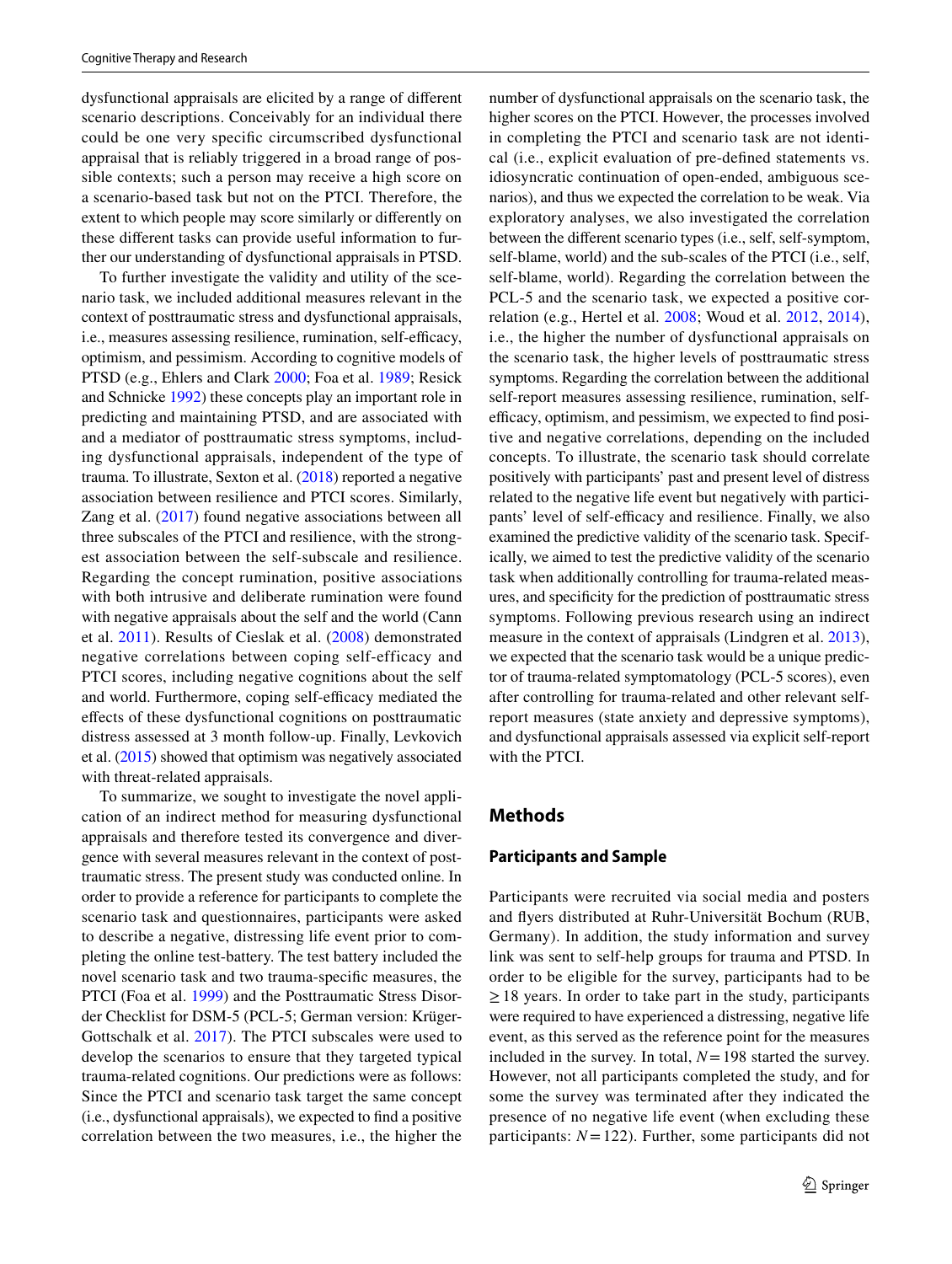provide valid and/or required data. For example, to stay close to the original PTCI pen-and-paper administration format, participants had to type in a number from 1 to 7 for each response, but some did not use the 1–7 answering format. Other participants did not complete any scenario on the scenario task. After exclusion of these participants, the final sample for the present analysis was  $N=93$ . For the sample's characteristics see Table [1.](#page-4-0)

## **Scenario Task**

#### **Scenarios**

The scenario task was developed to be similar to open-ended scenario tasks developed for other disorder areas such as anxiety disorders (Hertel et al. [2008\)](#page-12-12) or alcohol misuse and abuse (Woud et al. [2012](#page-13-1), [2014\)](#page-13-2), the difference being that scenarios were designed to elicit trauma-relevant dysfunctional appraisals. Each scenario was composed of one or two sentences and ended abruptly, thereby providing the opportunity for a participant created continuation, based on the participant's first interpretation of the open-ended cognition. Themes of the PTCI subscales were used to develop the scenarios to ensure that they targeted typical trauma-related cognitions. However, the self-subscale was used to develop two types of scenarios, that is, three scenarios described cognitions related to the self, e.g., emotional change since the trauma or general negative view of the self (e.g., "Since the event happened, I know how I will react in difficult situations. I will react …)", and three scenarios described cognitions related to the interpretation of posttraumatic stress symptoms, called 'self-symptom', e.g., appraisal of traumarelated thoughts ("I think about the trauma repeatedly. This tells me that…"). This distinction was motivated by the fact that we aimed to disentangle the differential contribution of general, negative appraisals about oneself as a person (in line with the 'self schema' as described in Foa and Rothbaum [1998](#page-12-24)) versus pure symptom appraisals. For both the world and self-blame subscale, 2 scenarios were developed ("Sometimes I think about the way I reacted during the distressing event. At these moments I think that …"; "I learned something about the people around me. Other people are …"). The complete list of scenarios is presented in ["Appendix](#page-11-0)" section. All scenarios were piloted in a sample of PTSD patients. The main aim of this pilot was to check that the scenarios were comprehensible and indeed provided the opportunity for differential and idiosyncratic interpretations, without grammatical restrictions.

The scenario task included 14 open-ended scenarios, with 10 trauma-relevant and 4 filler scenarios. The task's instructions asked participants to think back to the negative life event they had described earlier when completing the scenarios. Furthermore, participants were asked to imagine themselves engaging in the described cognition, to type in their first, spontaneous continuation of the scenario, and to produce a continuation that represented a clear and unambiguous ending of the scenario.

#### **Scenario Ratings**

Two trained students blind to the scenario type and not otherwise involved in the study rated the continuations. The two coders first rated whether a continuation represented an appraisal or not  $(1 = yes, 0 = no)$ , and then rated whether the continuation was dysfunctional or not  $(1 = yes, 0 = no)^{1}$  $(1 = yes, 0 = no)^{1}$  $(1 = yes, 0 = no)^{1}$ . The coding procedure was as follows: The two raters first rated a small number of scenarios individually and then discussed their ratings in order to clarify and check their understanding of the coding criteria. After that, the raters continued coding all remaining scenarios individually. Next, a consensus score was created, i.e., the raters met to discuss their individual scoring and then agreed on a consensus in case of a mismatch.

The first set of independent ratings resulted in only moderate agreement (Cohen's Kappa) between raters: appraisal: 0.436; dysfunctionality: 0.471. Discussion with the raters indicated that the coding rules developed had been overcomplex and thus difficult to apply. We therefore developed a simpler set of coding rules. Two new student raters were trained using these new rules, and then independently coded the scenarios using the procedure outlined above. This resulted in an improved inter-rater reliability (Cohen's Kappa), indicating substantial agreement: appraisal: 0.790; dysfunctionality: 0.727. As Cohen's Kappa is sensitive to the base rate of the to-be-coded events and tends to be overconservative with skewed distributions, we also calculated an inter-rater agreement coefficient, *G*, that has been shown to be less sensitive to base rates (Xu and Lorber  $2014$  $2014$ ).<sup>2</sup> This provided a higher estimate of inter-rater reliability for appraisal  $(G=0.991)$ , but a similar estimate for dysfunctionality  $(G=0.730)$ . Following the recommendation of Xu and Lorber [\(2014](#page-13-6)), we also report percentage agreement, which was 99% for appraisal and 86% for dysfunctionality.

The consensus coding derived from the second coding round was then used to calculate a dysfunctional appraisal

<span id="page-3-0"></span><sup>&</sup>lt;sup>1</sup> The scenarios' endings were also coded on two valence aspects, i.e., negativity (four-point Likert scale:  $-3$  = very negative until 0  $=$  neutral) and positivity (four-point Likert scale:  $+ 3 =$  very positive until  $0$  = neutral) and for complexity (1 = yes, 0 = no). However, for the purpose of the present paper we only included the first two ratings categories (i.e., whether the ending represented an appraisal and whether it was a dysfunctional appraisal).

<span id="page-3-1"></span><sup>&</sup>lt;sup>2</sup> As the calculation of G requires a  $2 \times 2$  contingency table, the small number of endings coded as 'missing' or 'not codable' were ignored in this calculation.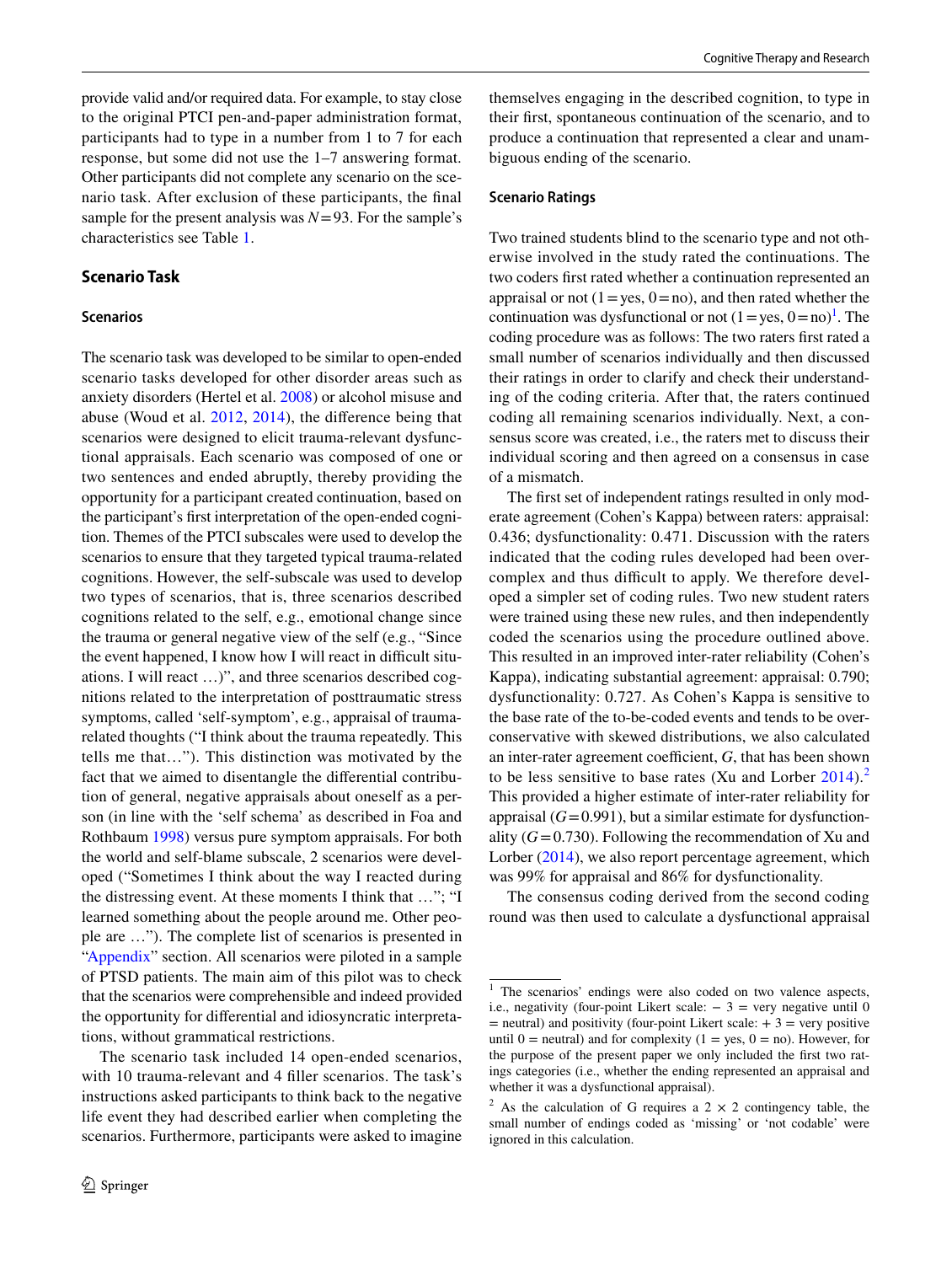#### <span id="page-4-0"></span>**Table 1** Sample characteristics

|                                                          |               | Percentage $(N=93)$ |
|----------------------------------------------------------|---------------|---------------------|
| Gender                                                   |               | 80.6 female         |
| Education                                                |               |                     |
| In school                                                |               | 1.1                 |
| Lower secondary education                                |               | 2.2                 |
| High school                                              |               | 8.6                 |
| Completed apprenticeship                                 |               | 10.8                |
| Vocational diploma                                       |               | 3.2                 |
| A-level                                                  |               | 58.1                |
| University degree                                        |               | 15.0                |
| PhD                                                      |               | 1.1                 |
| Employment status                                        |               |                     |
| Pupil                                                    |               | 1.1                 |
| Trainee                                                  |               | 1.1                 |
| In apprenticeship                                        |               | 3.2                 |
| Student                                                  |               | 61.3                |
| Employee                                                 |               | 20.4                |
| Public official                                          |               | 2.2                 |
| Armed services                                           |               | 1.1                 |
| Unemployed                                               |               | 3.2                 |
| Disabled                                                 |               | 4.3                 |
| Retired                                                  |               | 2.2                 |
| Contents of negative life event <sup>a</sup>             |               |                     |
| Death of close relative                                  |               | 29.0                |
| Serious disease                                          |               | 19.4                |
| Sexual assault/abuse                                     |               | 20.4                |
| Violence                                                 |               | 11.8                |
| Parents' separation/divorce                              |               | 12.9                |
|                                                          |               | 10.8                |
| Relationship issues                                      |               | 11.8                |
| Bullying/emotional violence<br>Accident/natural disaster |               | 5.4                 |
| Torture                                                  |               | 1.1                 |
|                                                          |               |                     |
| Other                                                    |               | 8.6                 |
| Measure                                                  | Mean $(SD)$   | Range               |
| Age                                                      | 28.74 (10.59) | $18 - 67$           |
| Scenario total                                           | 0.60(0.21)    | $0 - 1$             |
| Scenario self                                            | 0.52(0.29)    | $0 - 1$             |
| Scenario self symptom                                    | 0.78(0.28)    | $0 - 1$             |
| Scenario self blame                                      | 0.56(0.40)    | $0 - 1$             |
| Scenario world                                           | 0.46(0.37)    | $0 - 1$             |
| PTCI total                                               | 91.87 (46.09) | $33 - 211$          |
| PTCI self                                                | 51.73(30.41)  | $21 - 135$          |
| PTCI self blame                                          | 14.01 (9.32)  | $5 - 35$            |
| PTCI world                                               | 26.13 (11.33) | $7 - 49$            |
| PCL-5 total                                              | 25.73 (19.98) | $0 - 74$            |
| Distress then                                            | 8.86 (1.86)   | $1 - 10$            |
| Distress now                                             | 5.84(2.43)    | $1 - 10$            |
| Years event                                              | 8.14 (8.88)   | $0.10 - 45$         |
| $RS-11$                                                  | 55.85 (14.34) | $13 - 77$           |
| RSQ-D                                                    | 61.06 (16.06) | $34 - 104$          |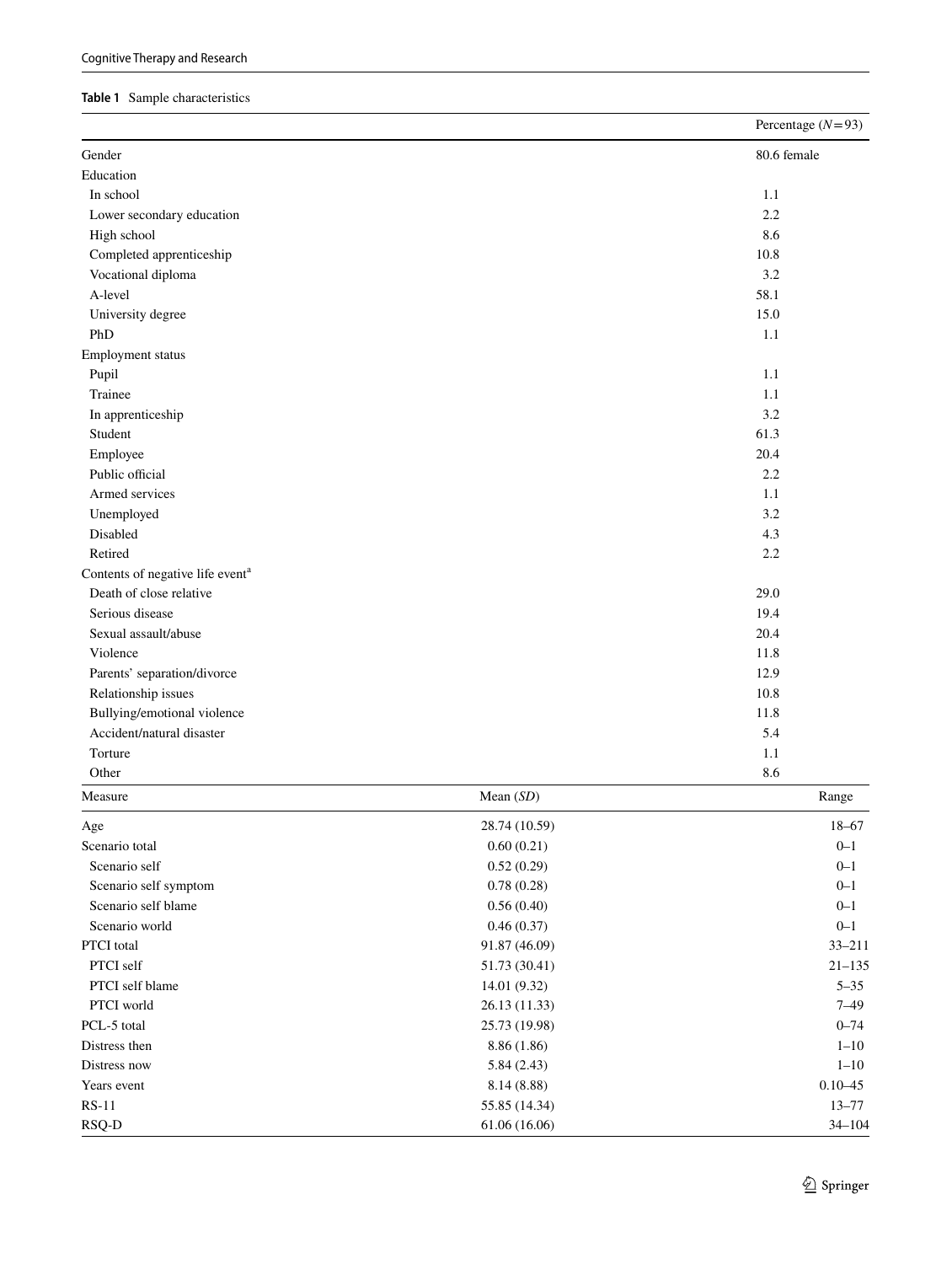| Table 1 (continued) |               |           |  |  |
|---------------------|---------------|-----------|--|--|
| Measure             | Mean $(SD)$   | Range     |  |  |
| Self-efficacy       | 27.31 (6.65)  | $10 - 39$ |  |  |
| LOT-R O             | 4.29(2.83)    | $0 - 9$   |  |  |
| LOT-R P             | 2.96(2.66)    | $0 - 9$   |  |  |
| STAI-T              | 43.24 (14.05) | $20 - 73$ |  |  |
| <b>STAI-S</b>       | 47.35 (14.07) | $22 - 76$ |  |  |

*PTCI* Posttraumatic Cognitions Inventory, *PCL-5* Posttraumatic Stress Disorder Checklist for DSM 5, *Years event* years passed since the negative life event happened, *RS-11* Resilience Scale, *RSQ-D* Response Styles Questionnaire, *Self efficacy* General Self-Efficacy Scale, *Life orientation test* revised optimism items, *LOT-R P* Life orientation test-revised pessimism items, *STAI T*/*S* Spielberger State-Trait Anxiety Inventory Trait/State version, *BDI-II* Beck Depression Inventory-II

<sup>a</sup>The total score exceeds 100% since some participants reported more than one negative life event

score for analysis. $3$  This was the number of continuations judged to be both an appraisal *and* dysfunctional, divided by the total number of codable continuations (i.e. those judged either to be an appraisal or not an appraisal; percentage of missing values or not codable scenarios due to e.g., unclear language use was 0.03%). Hence, the higher the ratio, the greater the proportion of responses that were dysfunctional appraisals. Separate scores were also created for the four scenario types, i.e., self, self-symptom, self-blame, world.

The rules used for the final coding were as follows. A continuation was to be rated as an appraisal if it included an evaluation, estimation or judgement, or an assessment of worth or value. This rating should take into account both the scenario stem and the continuation. This was based on the fact that the ambiguous, open ended scenarios already represented an appraisal-related context, and thus the continuation only needed to 'finish off' the appraisal to be counted as such (example: 'My reactions following the distressing event are a clear sign that… it still distresses me/… I wish it never happened/… I was highly emotionally involved'). The rating of whether the continuation was dysfunctional or not was based on the cognitions typically reported in PTSD. That is, the continuation should involve a negative appraisal about the distressing event itself or the reactions during the event, the experienced symptoms following the event and the coping with these symptoms, or potential changes regarding the self or personality after the event. Further, a continuation could be coded as dysfunctional if it represented a negative appraisal about the world or others, or if the continuation expressed negative emotions, emotional numbness, distrust in one's own capacities, or being pessimistic about the future. As with the appraisal rating, the rating of dysfunctionality took the scenario stem into account. That is, as the scenario already established a trauma-related context, a negative continuation reflecting a first, spontaneous appraisal of the ambiguous situation would in most cases complete the PTSD congruency (example: 'I learned something about the people around me. Other people are … unpredictable/… liars/… terrible').

## **Trauma‑Related Questionnaires**

#### **Posttraumatic Cognitions Inventory**

The Posttraumatic Cognitions Inventory (PTCI; Foa et al. [1999](#page-12-6); German translation:; Ehlers [1999](#page-12-25)) comprises 33 statements reflecting appraisals surrounding a traumatic experience. It contains three subscales: negative cognitions about the self, the world, and self-blame. The PTCI's instructions were adapted and required participants to rate the statements based on their thoughts linked to the negative event they had described earlier, taking the last month as a temporal reference.

## **Posttraumatic Stress Disorder Checklist for DSM-5**

The Posttraumatic Stress Disorder Checklist for DSM-5 (PCL-5; German version: Krüger-Gottschalk et al. [2017\)](#page-12-23) is a 20-item self-report measure assessing the DSM-5 symptoms of PTSD, i.e., intrusions, avoidance, changes in negative thoughts and mood, and trauma-related arousal. The PCL's instructions were adapted and required participants to indicate how often each listed problem generated distress for them during the past month in relation to the negative life event they had described earlier.

## **Additional self‑report measures**

#### **Resilience**

The Resilience Scale (RS-11; Schumacher et al. [2005](#page-13-7)) is a translated and shortened version of the resilience scale developed by Wagnild and Young ([1993\)](#page-13-8). It contains 11 statements related to psychosocial stress-resistance.

<span id="page-5-0"></span><sup>&</sup>lt;sup>3</sup> When repeating the analyses with the consensus score of the first coding round the results remain the same.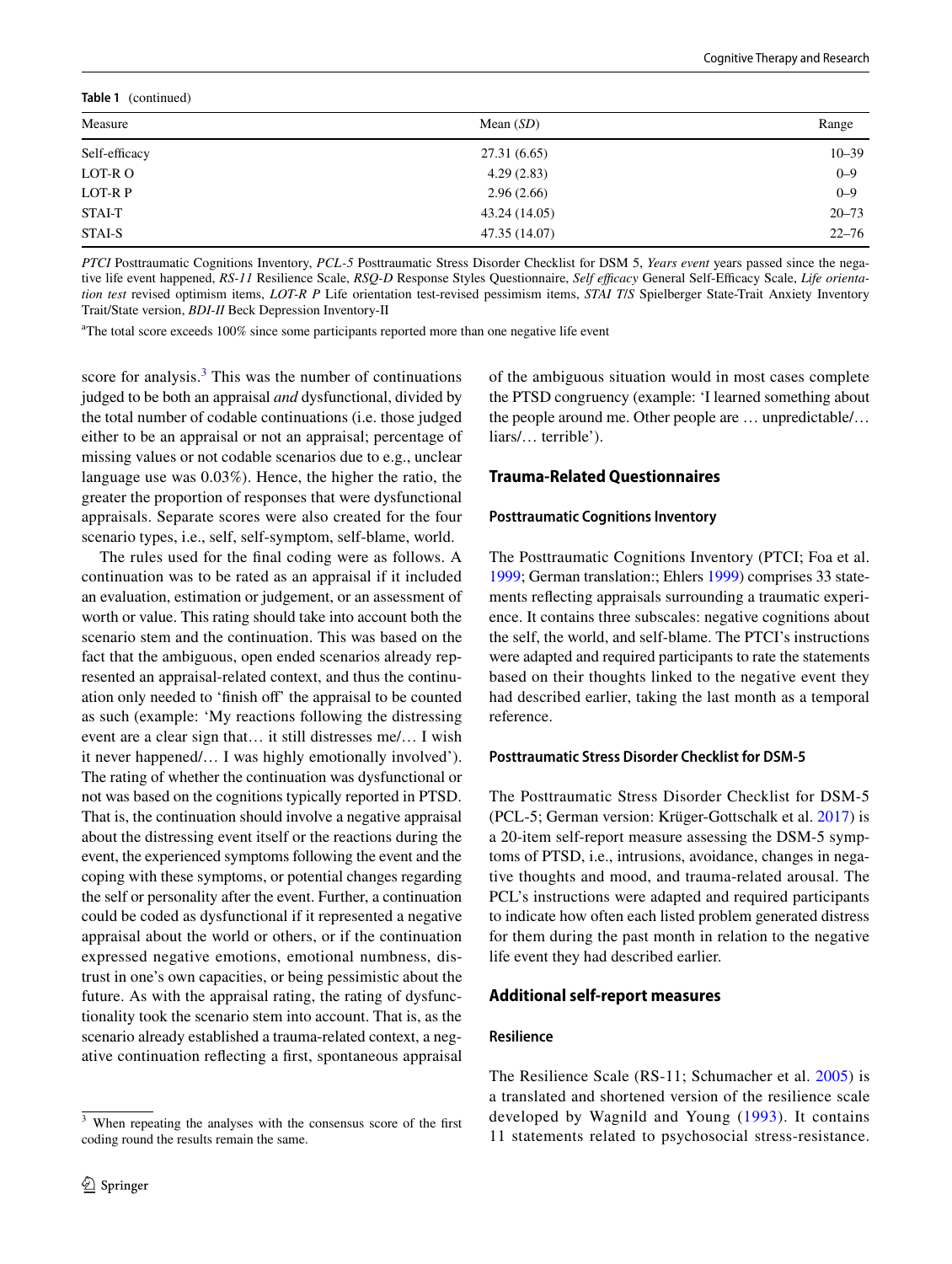Participants are asked to rate each statement by means of seven-point Likert scale ranging from '1=no, I do not agree' to ' $7 = yes$ , I fully agree'.

#### **Rumination**

The rumination subscale of the Response Styles Questionnaire (RSQ-D; Nolen-Hoeksema [1991;](#page-12-26) German version: Bürger and Kühner [2007](#page-12-27)) was used to assess participants' tendency to engage in ruminative response styles. It includes 26 statements describing situations related to the cognitive and behavioural coping strategies when feeling depressed or dysphoric. The statements are rated on a four-point Likert scale ranging from  $1 =$ almost never' to  $4 =$ almost always'.

#### **Self-efficacy**

The revised General Self-efficacy Scale (Jerusalem and Schwarzer [1986\)](#page-12-28) was used to assess participants' perceived self-efficacy regarding daily hassles and difficult life situations. It includes ten statements which are rated by a four-point Likert scale ranging from  $1 =$ not at all true' to '4=exactly true'.

## **Optimism and Pessimism**

The Life-Orientation-Test-Revised (LOT-R; Scheier et al. [1994](#page-13-9); German version: Glaesmer et al. [2008\)](#page-12-29) was used to assess dispositional optimism and pessimism. It includes ten statements, with three items to assess optimism and three items to assess pessimism. The remaining four items are filler items and are not scored. Participants rate each item by means of a five-point Likert scale ranging from '0=strongly disagree' to '4=strongly agree'.

### **State and Trait Anxiety**

The State Trait Anxiety Inventory (STAI-T, STAI-S; Spielberger et al. [1970](#page-13-10); German version: Laux et al. [1981](#page-12-30)) was used to measure state and trait anxiety. Both subscales comprise 20 anxiety-related statements describing anxiety symptoms that participants rate for occurrence and frequency, at this very moment (STAI-S) or in general (STAI-T). Ratings are made using a four-point Likert scale, ranging from  $1 =$ not at all' to  $4 =$ very much so' for the STAI-S, and from  $1 =$ almost never' to  $4 =$ almost always' for the STAI-T.

#### **Depressive Symptoms**

The Beck Depression Inventory II (BDI-II; Beck et al. [1996](#page-12-31); German version: Hautzinger et al. [2006\)](#page-12-32) was administered to assess depressive symptoms. It includes 21

depression-related questions with respect to the way participants felt during the past 2 weeks. The rating scales make use of a four-point Likert scale (i.e., 0–3), however, the scale's anchors vary per item.

#### **Set‑Up and Procedure for the Online Survey**

The survey was programmed in SoSci Survey (Leiner [2014](#page-12-33)). It started with the study information and informed consent. The study information explicitly stated that participants would be asked to describe a negative life event. Accordingly, participants were advised not to take part in the study if this would be too distressing for them. Next, demographic data were obtained. This was followed by the question whether or not the participant ever experienced a negative, distressing life event. If a participant answered with 'no', the survey stopped. If a participant answered with 'yes', the participant was asked to describe the event briefly, to indicate how many years/months ago the event had happened, and how distressing the event was, now and then (both distress ratings used a ten-point Likert scale with the end labels 'not all distressing  $=0$ ' to 'very distressing  $=9$ '). After that, participants completed the scenario task, the PCL-5 and PTCI, followed by the clinical measures, i.e., Resilience, Rumination, Self-efficacy, Optimism Pessimism, STAI State und Trait, and BDI-II. The survey ended with the debriefing and some information about whom to contact in case the survey's completion caused unexpected distress (i.e., a list of contacts of trauma advice centres and trauma therapy professionals). The analysed dataset can be obtained via the open science framework via the following link: [https://osf.io/](https://osf.io/geqkj/?view_only=1e72d77ce258434bb46c9222780dc625) [geqkj/?view\\_only=1e72d77ce258434bb46c9222780dc625.](https://osf.io/geqkj/?view_only=1e72d77ce258434bb46c9222780dc625)

## **Statistical Analyses**

Correlational analyses were conducted in order to test the relationship between the scenario task and the PTCI, PCL-5, and other self-report measures. Prior to this analysis, scatterplots for each correlation were visually inspected, but no potentially overly influential data points were identified. Correlation coefficients and *p*-values are reported (see Tables [2](#page-7-0), [3](#page-8-0)). A linear regression was conducted to examine the predictive validity of the scenario task. There were no overly influential data points (Cook's distance). We used the following step-wise approach: Scores on the PCL-5 served as outcome measures. Predictors of step 1 were age, sex, experienced distress now, and time since the negative event happened. In step 2, scores of the scenario task were entered, to test whether this measure of dysfunctional appraisals had predictive value above these demographic and event-related variables that were entered in step 1. In step 3, STAI-T and BDI-II scores were added, to test whether the potential prediction of scores on the PCL-5 was not due to shared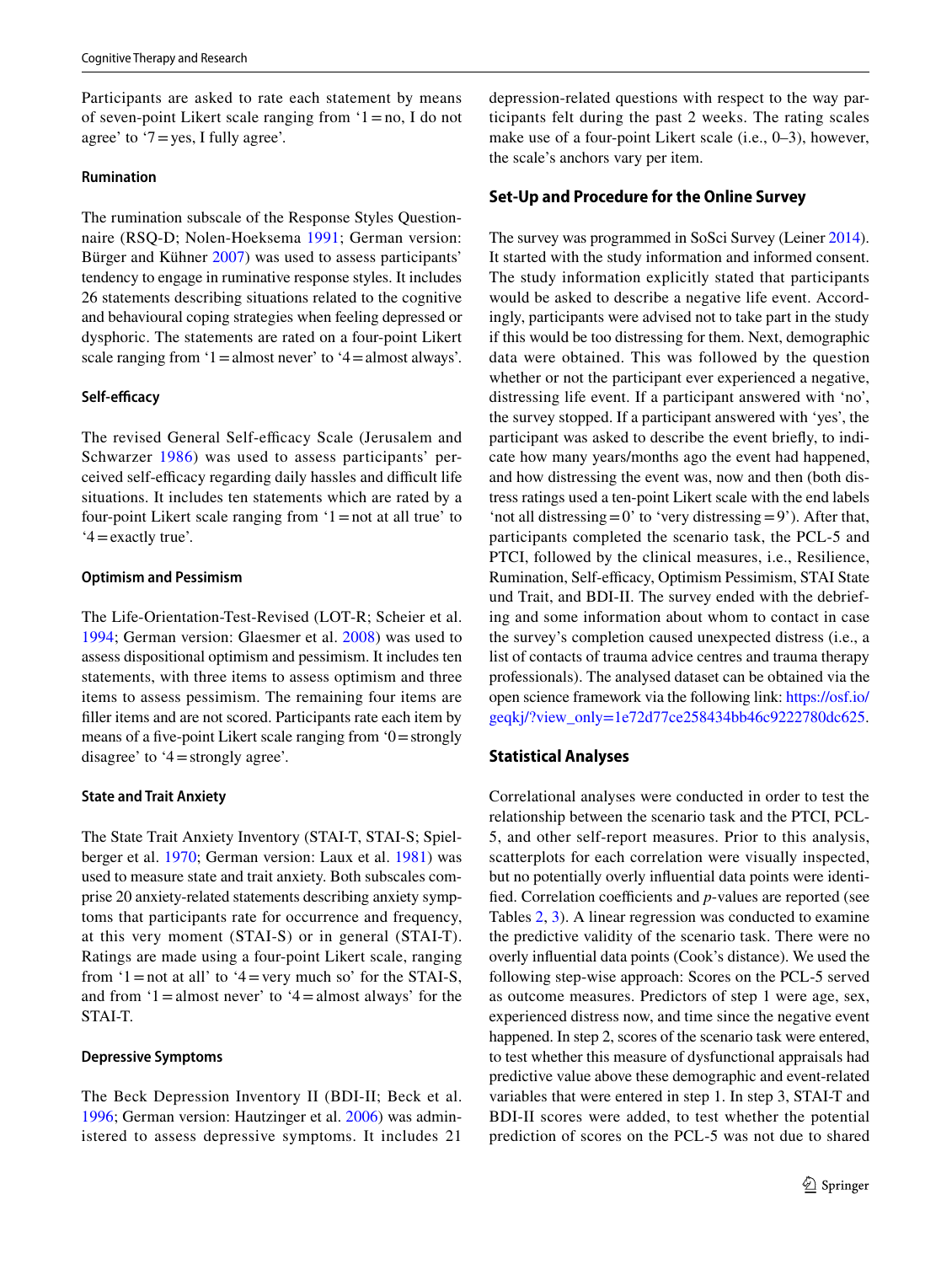<span id="page-7-0"></span>**Table 2** Correlations scenario task and PTCI

|                          |           | 2.                            | 3.       | 4.        | 5.                              | 6.        | 7.                                                          | 8.        |
|--------------------------|-----------|-------------------------------|----------|-----------|---------------------------------|-----------|-------------------------------------------------------------|-----------|
| 1. Scenario total        |           |                               |          |           |                                 |           |                                                             |           |
| 2. Scenario self         | $0.600**$ |                               |          |           |                                 |           |                                                             |           |
| 3. Scenario self symptom | $0.523**$ | $0.273**$                     |          |           |                                 |           |                                                             |           |
| 4. Scenario self blame   | $0.535**$ | $0.183*$                      | $0.202*$ |           |                                 |           |                                                             |           |
| 5. Scenario self world   | $0.584**$ | $0.323**$                     | 0.167    | $0.239*$  |                                 |           |                                                             |           |
| 6. PTCI total            | $0.508**$ | $0.521**$ 0.297**             |          | $0.269**$ | $0.322**$ –                     |           |                                                             |           |
| 7. PTCI self             |           | $0.502**$ $0.534**$ $0.257**$ |          |           | $0.291**$ $0.306**$ $0.792**$ - |           |                                                             |           |
| 8. PTCI self blame       | $0.303**$ | $0.288**$                     | $0.212*$ | 0.092     | $0.226**$                       | $0.515**$ | $0.356**$                                                   |           |
| 9. PTCI world            | $0.505**$ |                               |          |           |                                 |           | $0.491**$ $0.276**$ $0.261**$ $0.367**$ $0.736**$ $0.580**$ | $0.437**$ |

*PTCI* Posttraumatic Cognitions Inventory

\**p*<.05; \*\**p*<.01; *N*=93, coefficients represent Kendall tau indices

variance with measures of depression and anxiety. In step 4, PTCI scores were entered, to test potential specificity and to test whether the scenario task would remain a significant predictor. The model's statistics, *R*²/adjusted *R*² and *R*² change will be reported, and *t*-values, Betas, and *p*-values per step and per predictor, respectively (see Table [4\)](#page-9-0). Because of skewed distributions or lack of normally distributed data, correlational analyses used Kendall tau indices. In order to interpret the strength of the correlations, a conversion formula was used which converted Kendall's tau into Pearson correlations (Walker [2003\)](#page-13-11).<sup>[4](#page-7-1)</sup>

# **Results**

# **Correlational Data**

## **Scenario Task and PTCI**

Analyses revealed that appraisals assessed via the scenario task correlated significantly and positively with PTCI scores. This pattern was consistent across all possible combinations, i.e., for the correlation between the two total scores, and for the correlations between all subscales (for the scenario task: self, self-symptom, self-blame, world, for the PTCI: self, self-blame, world). Further, both total scores also correlated significantly and positively with all subscales. Following this, it can be concluded that the more often participants generated a dysfunctional appraisal for a trauma scenario, the more dysfunctional appraisals they reported on the PTCI. Regarding the correlations' strength, coefficients indicated moderate to very strong relationships. The correlation of main interest, i.e., total score scenario task and total score PTCI, was  $\tau = 0.508$ , was indicative of a strong relationship (see Table [2\)](#page-7-0).

#### **Scenario Task and PCL-5**

Correlational analyses examining the relationship between the scenario task and PCL-5 scores revealed a significant and positive relationship,  $\tau = 0.470$ . That is, the more often participants generated a dysfunctional appraisal for a trauma scenario, the higher participants' level of posttraumatic stress symptoms. The correlation's coefficient was indicative of a strong relationship (see Table [3\)](#page-8-0).

# **Scenario Task and Other Trauma-Relevant and Self-report Measures**

Experienced distress then (i.e. at the time of the trauma) and now, and time passed since the negative life event were used as trauma-relevant indices. Here, correlational analyses revealed no significant correlation between the scenario task and experienced distress then  $(\tau = 0.030)$ , but positive and significant correlations between the scenario task and experienced distress now  $(\tau = 0.274$ , moderate relationship) and time passed since the trauma ( $\tau$ =0.229, weak relationship). Hence higher levels of distress now and an event further in the past were associated with a greater proportion of dysfunctional appraisals for the trauma scenarios. Regarding the self-report measures, results showed that the scenario task correlated significantly and negatively with levels of resilience, self-efficacy, and optimism. That is, lower levels of dysfunctional appraisals on the scenario task were associated with higher levels of resilience, self-efficacy, and optimism. However, the scenario task correlated significantly and positively with levels of rumination, pessimism, state and trait anxiety, and depressive symptoms. That is, higher levels of dysfunctional appraisals on the scenario task were associated with higher levels of rumination, pessimism, state and trait anxiety, and depressive symptoms. The correlation

<span id="page-7-1"></span><sup>4</sup> Correlational analyses based on Pearson correlations revealed similar results.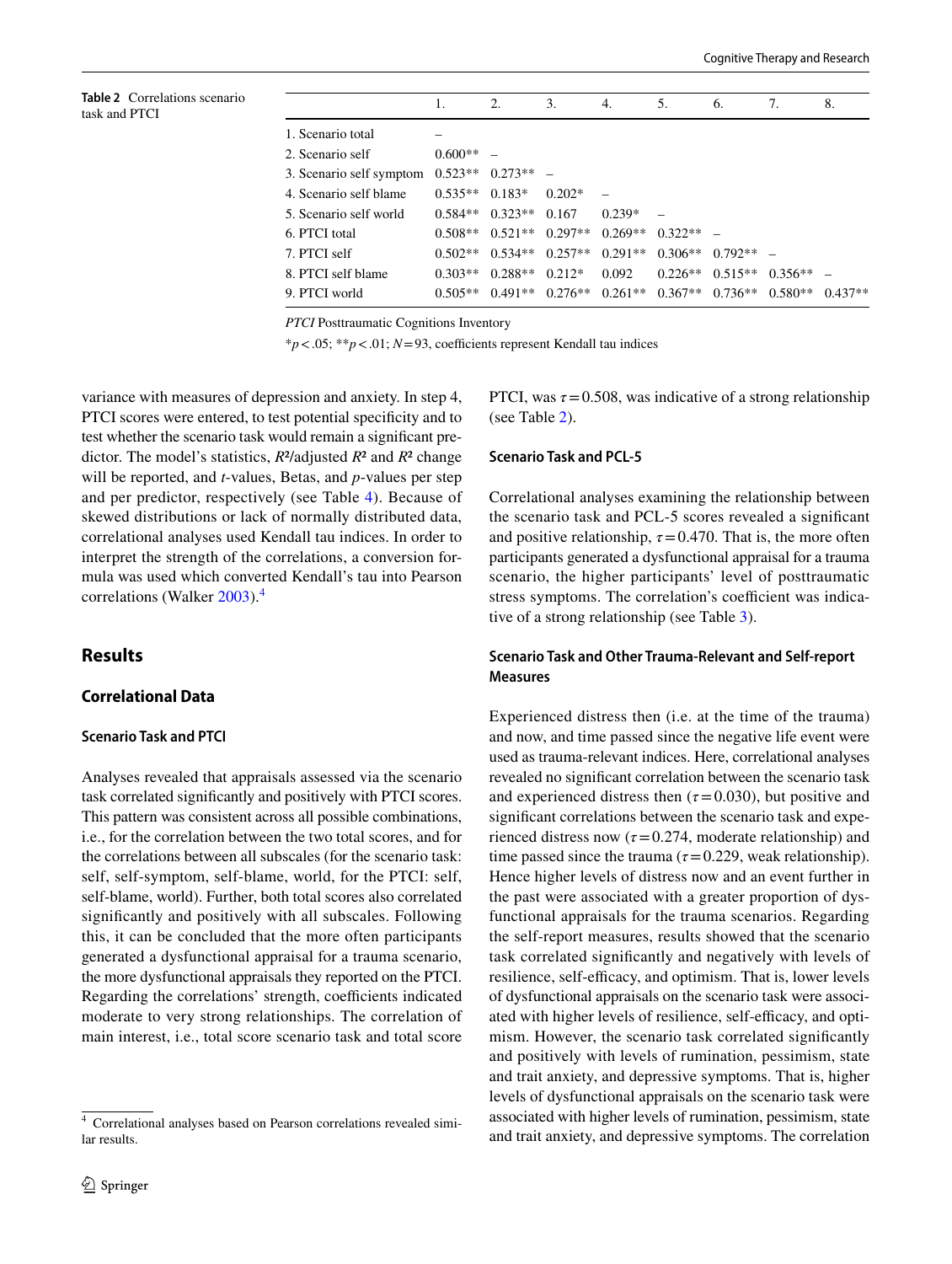|                   |             |             | ω.         | 4.       | ທ່          | Ò.        |             | ∞           | ö          | ≘           |            | <u>ี่ค</u> ่ | ≌         |
|-------------------|-------------|-------------|------------|----------|-------------|-----------|-------------|-------------|------------|-------------|------------|--------------|-----------|
| 1. Scenario total |             |             |            |          |             |           |             |             |            |             |            |              |           |
| 2. PTCI total     | $0.508**$   |             |            |          |             |           |             |             |            |             |            |              |           |
| 3. PCL 5 total    | $0.470**$   | $0.605**$   |            |          |             |           |             |             |            |             |            |              |           |
| 4. Distress then  | 0.030       | 0.129       | $0.220**$  |          |             |           |             |             |            |             |            |              |           |
| 5. Distress now   | $0.274***$  | $0.289**$   | $0.467**$  | 0.140    |             |           |             |             |            |             |            |              |           |
| 6. Years event    | $0.229**$   | 0.093       | 0.085      | $-0.107$ | 0.005       |           |             |             |            |             |            |              |           |
| 7. RS-11          | $-0.355***$ | $-0.390**$  | $-0.399**$ | 0.048    | $-0.280**$  | $-0.138$  |             |             |            |             |            |              |           |
| 8. RSQ-D          | $0.361**$   | $0.461**$   | $0.449**$  | $0.210*$ | $0.203**$   | 0.079     | $-0.289**$  | I           |            |             |            |              |           |
| 9. Self-efficacy  | $-0.458***$ | $-0.487***$ | $-0.477**$ | $-0.077$ | $-0.256***$ | $-0.054$  | $0.561**$   | $-0.402**$  |            |             |            |              |           |
| 10. LOT-RO        | $-0.430***$ | $-0.440**$  | $-0.463**$ | $-0.005$ | $-0.288**$  | $-0.078$  | $0.502**$   | $-0.341***$ | $0.572***$ |             |            |              |           |
| 11. LOT-R P       | $0.326**$   | $0.440**$   | $0.384***$ | $-0.043$ | $0.196*$    | $0.243**$ | $-0.398***$ | $0.257**$   | $-0.453**$ | $-0.588**$  |            |              |           |
| 12. STAI-T        | $0.393**$   | $0.447**$   | $0.567**$  | 0.030    | $0.348***$  | $0.156*$  | $-0.416**$  | $0.446**$   | $-0.464**$ | $-0.520**$  | $0.450**$  |              |           |
| 13. STAI-S        | $0.442**$   | $0.574**$   | $0.564***$ | 0.027    | $0.315***$  | 0.135     | $-0.505***$ | $0.480**$   | $-0.587**$ | $-0.606***$ | $0.572***$ | $0.660**$    |           |
| 14. BDI-II        | $0.399***$  | $0.569**$   | $0.654***$ | 0.102    | $0.413**$   | 0.141     | $-0.496***$ | $0.444**$   | $-0.533**$ | $-0.517**$  | $0.487**$  | $0.618***$   | $0.679**$ |

<span id="page-8-0"></span>

| <b>A sea a a case</b><br>l<br>i |
|---------------------------------|
| :                               |
| こていて しょう                        |
|                                 |
|                                 |
| l                               |
|                                 |

State-Trait Anxiety Inventory Trait/State version, *BDI-II* Beck Depression Inventory-II  $*_{p < .05}$ ,  $*_{n} < .01$ ,  $N = 93$ , coefficients represent Kendall tau indices State-Trait Anxiety Inventory Trait/State version, *BDI-II* Beck Depression Inventory-II \**p*<.05, \*\**p*<.01, *N*=93, coefficients represent Kendall tau indices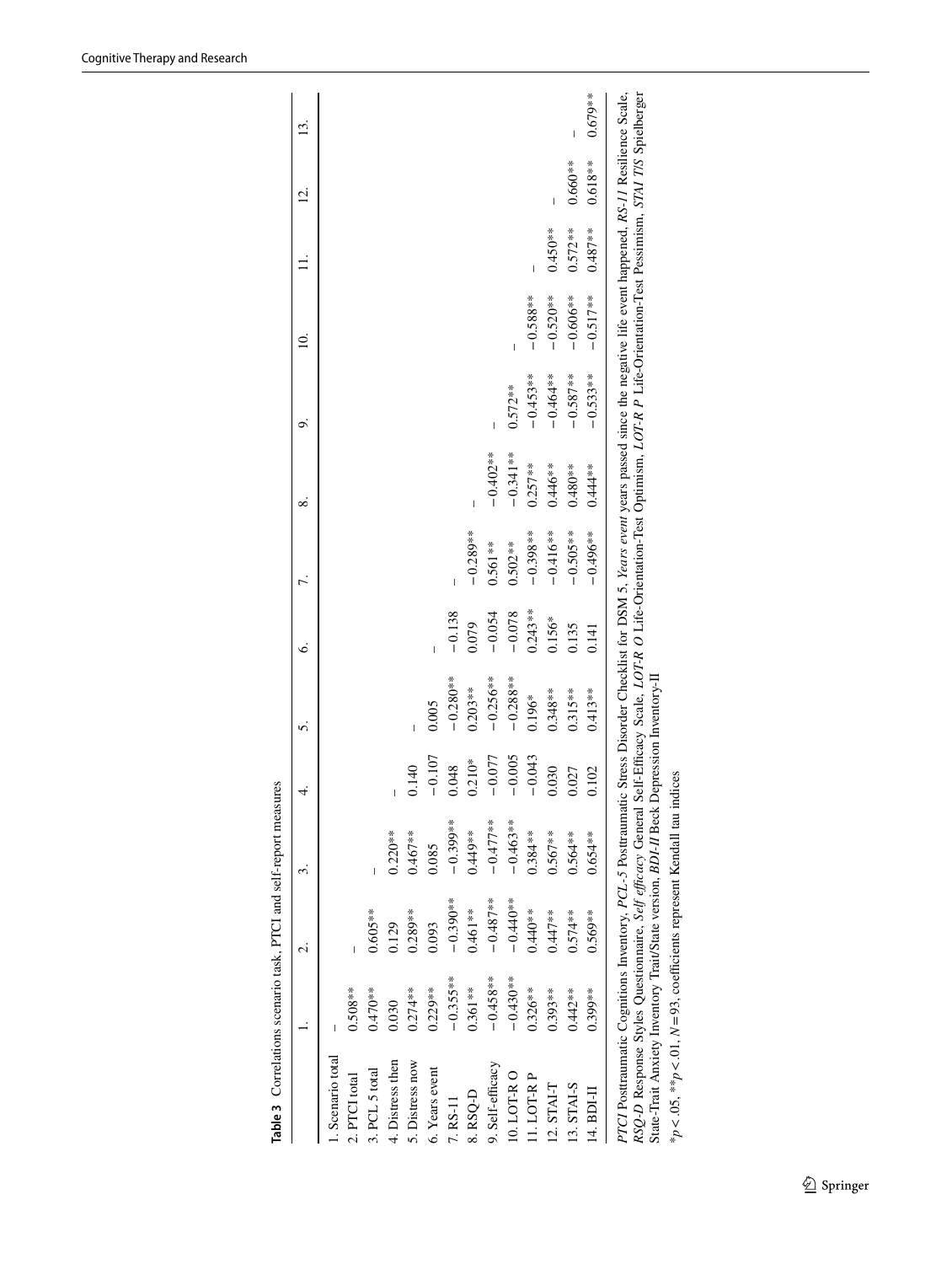<span id="page-9-0"></span>

| <b>Table 4</b> Regression analysis |
|------------------------------------|
| predicting PCL 5 scores            |

| Predictors     | Model                    | $R^2$ /adjusted $R^2$ | $R^2$ change | $\boldsymbol{t}$ | Beta     | $\overline{p}$ |
|----------------|--------------------------|-----------------------|--------------|------------------|----------|----------------|
| Step 1         | $F(4) = 15.30, p < .001$ | 0.413/0.386           | 0.413        |                  |          |                |
| Sex            |                          |                       |              | $-0.863$         | $-0.072$ | .390           |
| Age            |                          |                       |              | 0.867            | 0.076    | .389           |
| Distress now   |                          |                       |              | 7.260            | 0.605    | < .001         |
| Years event    |                          |                       |              | 1.286            | 0.115    | .202           |
| Step 2         | $F(5) = 24.19, p < .001$ | 0.584/0.560           | 0.171        |                  |          |                |
| Sex            |                          |                       |              | 0.055            | 0.004    | .957           |
| Age            |                          |                       |              | 1.567            | 0.116    | .121           |
| Distress now   |                          |                       |              | 5.848            | 0.442    | < .001         |
| Years event    |                          |                       |              | $-0.362$         | $-0.029$ | .719           |
| Scenario total |                          |                       |              | 5.956            | 0.475    | < .001         |
| Step 3         | $F(7) = 60.08, p < .001$ | 0.834/0.820           | 0.250        |                  |          |                |
| Sex            |                          |                       |              | $-0.591$         | $-0.027$ | .556           |
| Age            |                          |                       |              | 1.529            | 0.073    | .130           |
| Distress now   |                          |                       |              | 3.378            | 0.183    | .001           |
| Years event    |                          |                       |              | $-1.026$         | $-0.053$ | .308           |
| Scenario total |                          |                       |              | 3.172            | 0.186    | .002           |
| BDI-II         |                          |                       |              | 6.281            | 0.592    | < .001         |
| STAI-T         |                          |                       |              | 1.139            | 0.104    | .258           |
| Step 4         | $F(8) = 66.28, p < .001$ | 0.865/0.852           | 0.031        |                  |          |                |
| Sex            |                          |                       |              | $-1.144$         | $-0.049$ | .256           |
| Age            |                          |                       |              | 1.055            | 0.046    | .295           |
| Distress now   |                          |                       |              | 3.943            | 0.194    | < .001         |
| Years event    |                          |                       |              | $-0.246$         | $-0.012$ | .806           |
| Scenario total |                          |                       |              | 1.180            | 0.070    | .241           |
| BDI-II         |                          |                       |              | 3.856            | 0.379    | $-.001$        |
| <b>STAI-T</b>  |                          |                       |              | 0.115            | 0.010    | .909           |
| PTCI total     |                          |                       |              | 4.369            | 0.404    | < .001         |

*N*=93

*PCL-5* Posttraumatic Stress Disorder Checklist for DSM 5, *PTCI* Posttraumatic Cognitions Inventory, *Years event* years passed since the negative life event happened, *STAI-T* Spielberger State-Trait Anxiety Inventory Trait version, *BDI-II* Beck Depression Inventory-II

coefficients were indicative of moderate to very strong relationships.

# **Prediction Posttraumatic Stress Symptoms via Scenario Task**

Of most interest here are results starting after step 2, i.e., after entering the scores of the scenario task. Results of step 2 showed that the scenario task was a statistically significant predictor of posttraumatic stress symptoms (Beta $=0.475$ , *p*<.001), and adding this predictor increased the explained variance by 18.4%. Further, the scenario task remained a statistically significant predictor after entering the STAI-T and BDI-II in step 3 (Beta=0.186,  $p = .002$ ), indicating that the relationship with scores on the PCL-5 were not simply due to shared variance with measures of depression and anxiety. However, when entering PTCI scores in step 4, the scenario task was no longer a statistically significant predictor (Beta=0.070,  $p = .241$ ), whereas the PTCI was statistically significant (Beta=0.404,  $p < .001$ ).

# **Discussion**

The present study aimed to investigate the application of a new, indirect method for assessing dysfunctional appraisals. A scenario task was developed including ambiguous, openended descriptions of potential trauma-related cognitions that could be appraised in a dysfunctional manner. It was the participants' task to generate an ending for each scenario, with the aim that this would elicit their first, spontaneous appraisal of the ambiguous cognition. We expected to find a positive but weak correlation between the two measures of appraisal, i.e., the scenario task and the PTCI. Further, we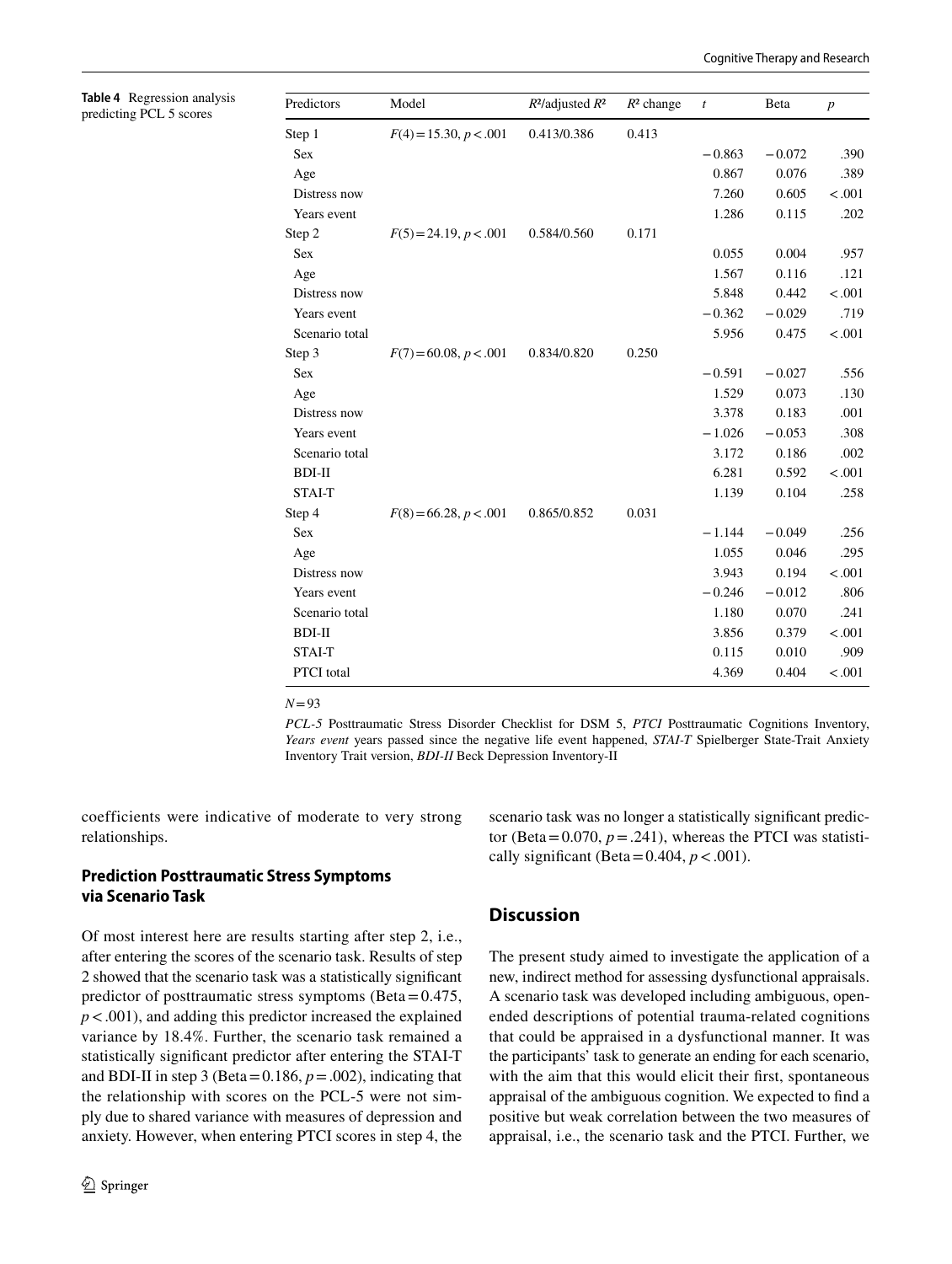expected positive correlations between the scenario task and trauma-related symptomatology, and correlations between the scenario task and clinically relevant self-report measures, whereby the direction of the correlation depended on the type of self-report measure used. Finally, we expected the scenario task to be a predictor of trauma-related symptomatology, even after controlling for other relevant measures and dysfunctional appraisals assessed via the PTCI. Two independent raters coded participants' responses on the scenario task as to whether they were an appraisal and dysfunctional, and disagreements were resolved via discussion to generate a consensus score.

As predicted, the more often participants generated a dysfunctional appraisal as their response on the scenario task, the higher levels of dysfunctional appraisals they selfreported on the PTCI. Contrary to our expectation, however, this correlation was very strong rather than weak. Results of the regression analysis were also only partly in line with our predictions. That is, the scenario task uniquely contributed to the prediction of posttraumatic stress symptoms, except that after the PTCI scores were entered, it was no longer a significant predictor. This could potentially reflect a high level of shared variance between the scenario task and PTCI, perhaps suggesting that there is a large overlap in terms of what they assess and how this is associated with posttraumatic stress symptoms.

Correlational analyses of the scenario task and symptoms of posttraumatic stress (PCL-5 scores) revealed the expected association, i.e., the more dysfunctional appraisals were generated on the scenario task, the higher levels of posttraumatic stress. Thus, the study shows that simply presenting open-ended trauma-relevant scenarios and asking for a completion can elicit dysfunctional appraisals, even when an appraisal is not explicitly requested. Further, the scenario task correlated in the expected direction with the included other (trauma-related) self-report measures (except for distress experienced at the time of the event). Higher levels of distress now were associated with more dysfunctional appraisals, which could indicate an influence of current distress on appraisals, or vice-versa, or that both reflect some other index of event severity. Negative events that were further in the past were also associated with more dysfunctional appraisals, which might be surprising if one would expect appraisals to become less dysfunctional over time with increasing distance from the event. However, it is difficult to disentangle this from age or age at the time of the event, and it could also be that an event would have to be more severe and more negatively appraised for a participant to still think it relevant for the purpose of the study. Regarding the self-report measures, reporting more dysfunctional appraisals on the scenario task was associated with lower levels of resilience, self-efficacy, and optimism, and higher levels of rumination, pessimism, state and trait anxiety, and depressive symptoms. Generally, these findings are in line with previous studies using the scenario task, in that the more disorder-specific dysfunctional endings are generated on the scenario task, the higher levels of psychopathology. We found the highest correlation between the scenario task and posttraumatic stress symptoms, which we consider as an important indication that our task taps into processes specific for posttraumatic stress. However, correlations with the PTCI were always higher than those of the scenario task. This could be explained by the fact that the PTCI has a higher internal validity than the scenario task, i.e., is a better representation of dysfunctional trauma symptoms. Alternatively, the PTCI has more items and thus could be more reliable than the scenario task. It is also possible that because participants completed the PTCI after the scenario task, responses on the PTCI could have been influenced by the scenario completion. For example, participants may have become more aware of their appraisals during the scenario task and thus provided a more accurate set of responses on the PTCI. In any case, follow-up research is needed to further improve the scenario task's validity.

The present study is not without limitations. First, although the Kappa indices indicated substantial agreement (following refinement of coding procedures) there is still room for improvement. Thus, although the scenario based approach offers the unique opportunity to assess participants' idiosyncratic appraisals, this also creates diverse data. Hence, follow-up research should be concerned about how both the task and the coding method could be improved. At this stage, concrete suggestions to enhance the inter-rater reliability would be to design the scenarios in such a way that the prompt to continue the scenarios with an appraisal is much stronger. Further, it may be useful to have a longer and more intensive training period of the raters, including more exchange prior to the actual rating and more training examples. Finally, it would be interesting to also ask participants to rate their own ending as this provides additional insights into the participants' idiosyncratic interference (for a similar approach, see Woud et al. [2012](#page-13-1)). Second, we tested a very heterogeneous, non-clinical sample, and the reported distressing events may not be representative of events that would be reported in a sample of PTSD patients. This limits the generalizability of our findings to such a sample, so follow-up work is needed testing the scenarios task in clinical context. Further, we do not know whether participants' continuations are truly reflective of specific trauma-related symptomatology, since they could also be indicative of e.g., depression or rumination-related symptoms. Third, participants were advised not to take part in the study if they thought it would be too distressing for them. As a consequence, there might be a response bias, i.e., our sample might only include participants who felt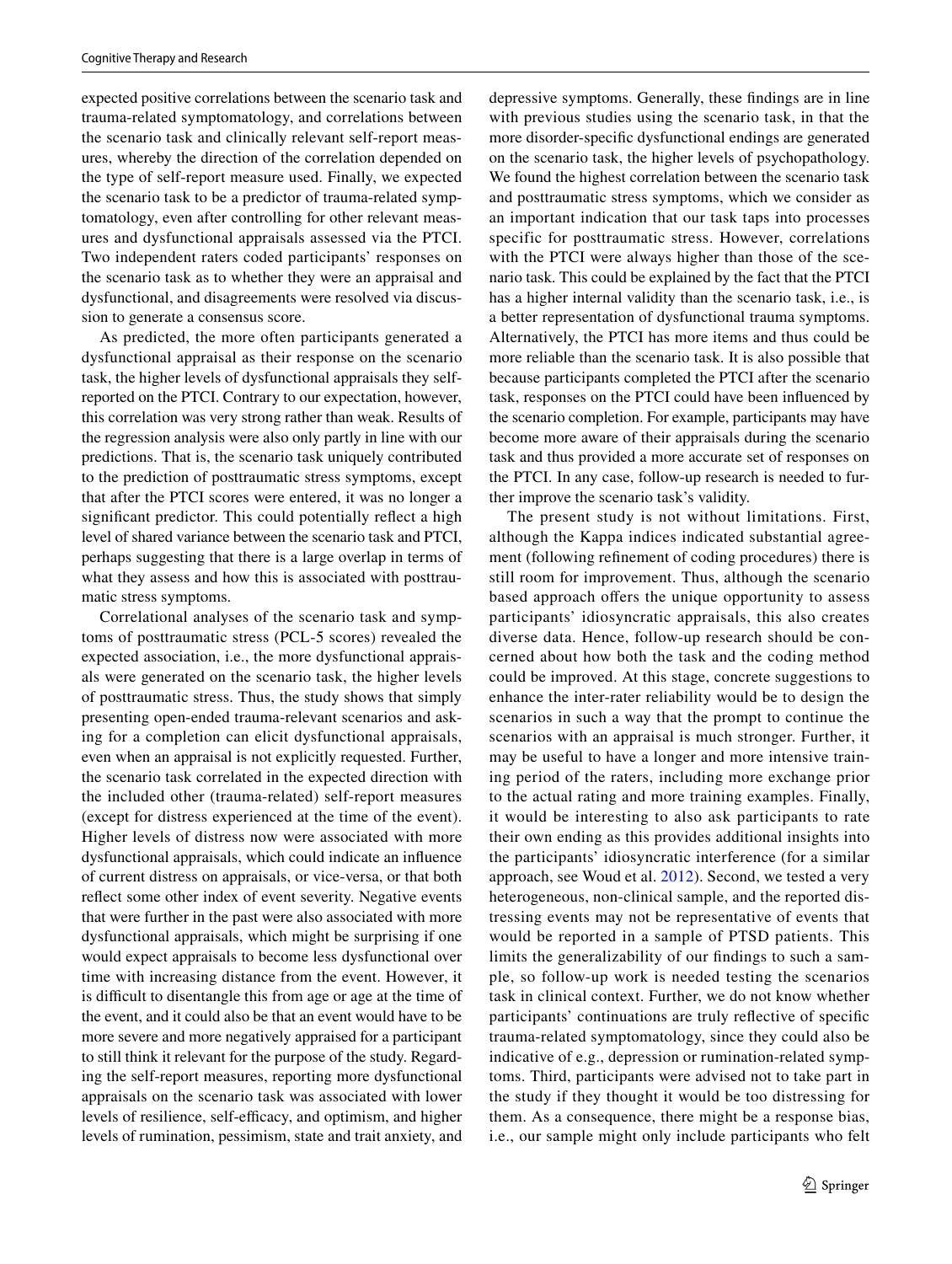that they could cope with re-activating the negative life event. Fourth, to further examine the validity of the scenario task, the addition of a second, direct measure of dysfunctional appraisals would have been useful, for instance the Trauma Appraisal Questionnaire (TAQ; DePrince et al. [2010](#page-12-5)), especially given the fact that the scenarios were matched rather closely to the items of the PTCI. It would also be useful to test alternative indirect measures of dysfunctional appraisals, for example using reaction time (RT) tasks to increase the task's sensitivity regarding the temporal stage at which the dysfunctional appraisal occurs (or at least restrict the stage). For example, a lexical decision task could be used in which participants would be presented with an ambiguous, trauma-related scenario, followed by a word cue that they would have to categorize as a word or non-word. In case the word cue is an existing word, it would also disambiguate the scenario. Hence, by varying the word's valence, word categorization times would thus represent an index of participants' automatic appraisal of the scenario (example: 'Intrusions following a traumatic event are …' 'normal' vs. 'abnormal', with faster RTs for the latter than former word in case of a dysfunctional appraisal). Finally, our data are only supportive of a correlational role for dysfunctional appraisals. In order to also test their potential causal role, as postulated by cognitive models PTSD (e.g., Brewin et al. [1996](#page-12-0); Dalgleish [2004](#page-12-1); Ehlers and Clark [2000;](#page-12-4) Foa et al. [1989](#page-12-2); Resick and Schnicke [1992\)](#page-12-3), studies are needed manipulating dysfunctional appraisals (for a review, see Woud et al. [2017](#page-13-12)). There are some first promising findings in analogue settings using the trauma film paradigm (e.g., Woud et al. [2012](#page-13-13), [2013](#page-13-14)) or negative autobiographical events (Woud et al. [2018](#page-13-15)), however, this research area clearly needs follow-up work.

To summarize, results support the validity of our newlydeveloped scenario task, although there are some limitations in relation to its precise operationalisation in the current study. Hence, this study should be considered as 'proof of principle' for the application of this method to assessment of idiosyncratic appraisals in posttraumatic stress. Therefore, future research is clearly warranted, e.g., by testing the scenario task in a clinical setting with PTSD patients and different types of traumatic experiences. Further, it would be worthwhile to apply the task using a longitudinal design, e.g., before, during, and after treatment, to also test its sensitivity and specificity over time. Using such a scenario-based assessment of appraisals alongside well-established methods such as the PTCI can help provide cross-validation and triangulation of results and provide further insights into the nature and role of dysfunctional appraisals in PTSD.

**Acknowledgements** We thank Lorika Shkreli for her help with preparing the manuscript. Marcella L. Woud is supported by a Postdoctoral scholarship of the Daimler and Benz Foundation (32-12/4) and a grant of the Deutsche Forschungsgemeinschaft (DFG; WO2018/2-1).

**Funding** This work was supported by the Daimler and Benz Foundation (32-12/4). The Daimler and Benz Foundation had no role in study design, data collection and analysis, decision to publish, or preparation of the manuscript.

#### **Compliance with Ethical Standards**

**Conflict of interest** All authors declare that they have no conflict of interest.

**Ethical Approval** All procedures performed the present study involved human participants and were in accordance with the ethical standards of the institutional and/or national research committee and with the 1964 Helsinki declaration and its later amendments or comparable ethical standards. The study was approved by the local ethic committee of the Ruhr-Universität Bochum (ethical approval number: 256).

**Informed Consent** Informed consent was obtained from all individual participants included in the study.

# <span id="page-11-0"></span>**Appendix**

Examples trauma scenarios per factor.

| Factor       | Example                                                                                                                                                                                                    |
|--------------|------------------------------------------------------------------------------------------------------------------------------------------------------------------------------------------------------------|
| Self         | Since the event happened I know<br>how I will react in difficult situa-<br>tions. I will react $\dots$<br>I experience feelings differently<br>now. My feelings are<br>If I had to make a prediction about |
| Self-symptom | my future I would say that<br>My reactions following the<br>distressing event are a clear sign<br>that $\dots$<br>Images of the distressing event<br>pop into my mind regularly. This<br>means that        |
|              | I think about the trauma repeat-<br>edly. This tells me that                                                                                                                                               |
| Self-blame   | Sometimes I think about the way<br>I reacted during the distressing<br>event. At these moments I think<br>that $\dots$                                                                                     |
|              | During the distressing event I<br>reacted in a certain way. What<br>this reveals about me is that                                                                                                          |
| World        | I learned something about the<br>people around me. Other people<br>are                                                                                                                                     |
|              | When I think about my family, my<br>thoughts are                                                                                                                                                           |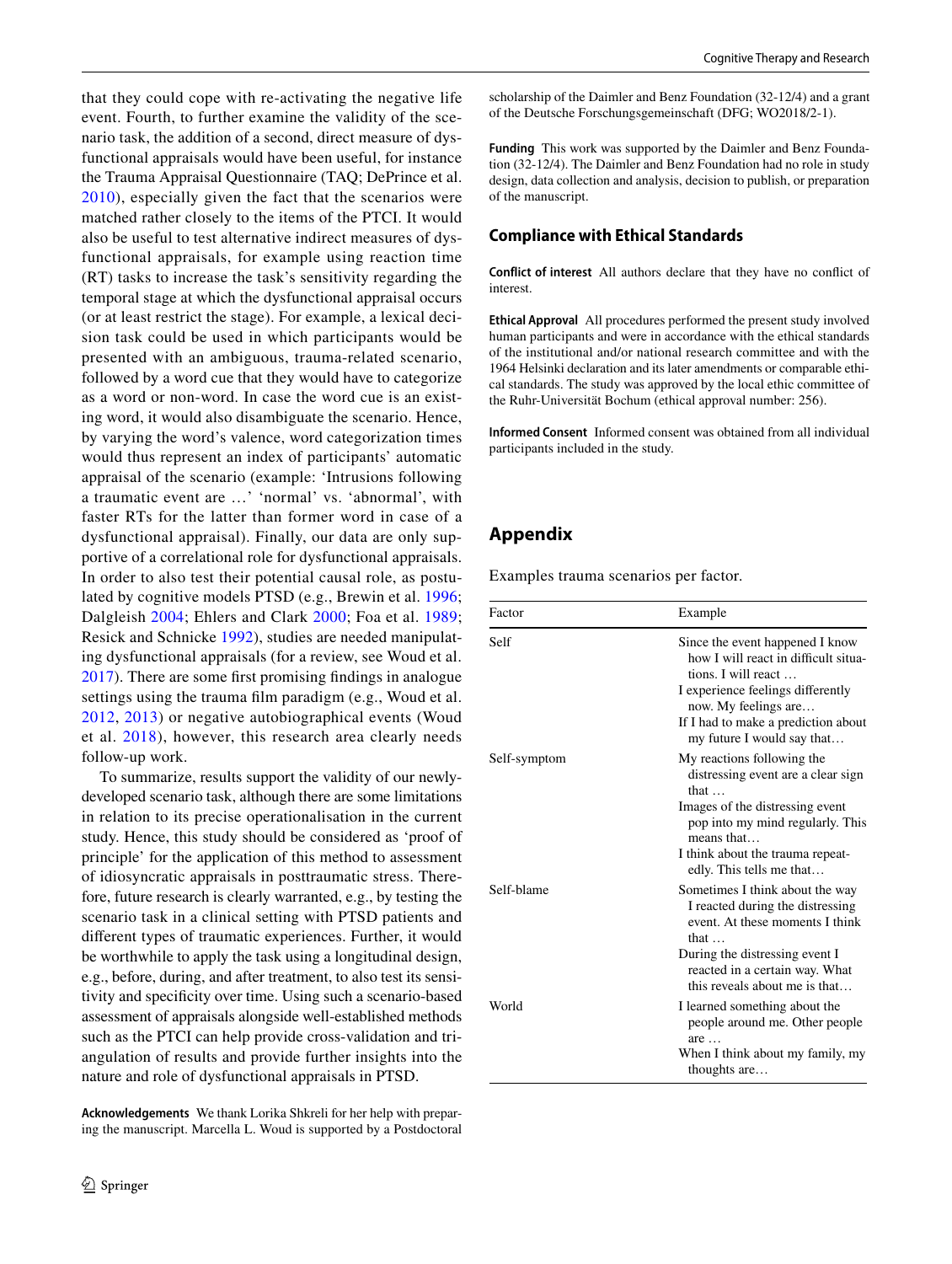# **References**

- <span id="page-12-31"></span>Beck, A. T., Steer, R. A., & Brown, G. K. (1996). *Beck depression inventory-II manual* (2nd ed.). San Antonio: The Psychological Corporation.
- <span id="page-12-0"></span>Brewin, C. R., Dalgleish, T., & Joseph, S. (1996). A dual representation theory of posttraumatic stress disorder. *Psychological Review, 103*(4), 670–686. [https://doi.](https://doi.org/10.1037/0033-295X.103.4.670) [org/10.1037/0033-295X.103.4.670](https://doi.org/10.1037/0033-295X.103.4.670).
- <span id="page-12-7"></span>Bryant, R. A., & Guthrie, R. M. (2005). Maladaptive appraisals as a risk factor for posttraumatic stress: A study of trainee firefighters. *Psychological Science, 16*(10), 749–752. [https://doi.org/1](https://doi.org/10.1111/j.1467-9280.2005.01608.x) [0.1111/j.1467-9280.2005.01608.x.](https://doi.org/10.1111/j.1467-9280.2005.01608.x)
- <span id="page-12-8"></span>Bryant, R. A., & Guthrie, R. M. (2007). Maladaptive self-appraisals before trauma exposure predict posttraumatic stress disorder. *Journal of Consulting and Clinical Psychology, 75*(5), 812–815. [https://doi.org/10.1037/0022-006X.75.5.812.](https://doi.org/10.1037/0022-006X.75.5.812)
- <span id="page-12-27"></span>Bürger, C., & Kühner, C. (2007). Copingstile im Umgang mit depressiver Stimmung. *Zeitschrift für Klinische Psychologie und Psychotherapie, 36*(1), 36–45. [https://doi.](https://doi.org/10.1026/1616-3443.36.1.36) [org/10.1026/1616-3443.36.1.36.](https://doi.org/10.1026/1616-3443.36.1.36)
- <span id="page-12-20"></span>Cann, A., Calhoun, L. G., Tedeschi, R. G., Triplett, K. N., Vishnevsky, T., & Lindstrom, C. M. (2011). Assessing posttraumatic cognitive processes: The event related rumination inventory. *Anxiety, Stress, & Coping, 24*, 137–156. [https://doi.](https://doi.org/10.1080/10615806.2010.529901) [org/10.1080/10615806.2010.529901](https://doi.org/10.1080/10615806.2010.529901).
- <span id="page-12-21"></span>Cieslak, R., Benight, C. C., & Lehman, V. C. (2008). Coping selfefficacy mediates the effects of negative cognitions on posttraumatic distress. *Behaviour Research and Therapy, 46*(7), 788–798.
- <span id="page-12-13"></span>Cooper, M. (1997). Bias in interpretation of ambiguous scenarios in eating disorders. *Behaviour Research and Therapy, 35*(7), 619–626. [https://doi.org/10.1016/S0005-7967\(97\)00021-1.](https://doi.org/10.1016/S0005-7967(97)00021-1)
- <span id="page-12-1"></span>Dalgleish, T. (2004). Cognitive approaches to posttraumatic stress disorder: The evolution of multirepresentational theorizing. *Psychological Bulletin, 130*(2), 228–260. [https://doi.](https://doi.org/10.1037/0033-2909.130.2.228) [org/10.1037/0033-2909.130.2.228.](https://doi.org/10.1037/0033-2909.130.2.228)
- <span id="page-12-11"></span>De Houwer, J. (2006). What are implicit measures and why are we using them. In R. W. Wiers & A. W. Stacy (Eds.), *The handbook of implicit cognition and addiction* (pp. 11–28). Thousand Oaks: SAGE.
- <span id="page-12-5"></span>DePrince, A. P., Zurbriggen, E. L., Chu, A. T., & Smart, L. (2010). Development of the trauma appraisal questionnaire. *Journal of Aggression, Maltreatment & Trauma, 19*(3), 275–299. [https://](https://doi.org/10.1080/10926771003705072) [doi.org/10.1080/10926771003705072](https://doi.org/10.1080/10926771003705072).
- <span id="page-12-25"></span>Ehlers, A. (1999). *Posttraumatische Belastungsstörungen*. Göttingen: Hogrefe.
- <span id="page-12-4"></span>Ehlers, A., & Clark, D. M. (2000). A cognitive model of posttraumatic stress disorder. *Behaviour Research and Therapy, 38*(4), 319–345. [https://doi.org/10.1016/S0005-7967\(99\)00123-0.](https://doi.org/10.1016/S0005-7967(99)00123-0)
- <span id="page-12-18"></span>Engelhard, I. M., Huijding, J., van den Hout, M. A., & de Jong, P. J. (2007). Vulnerability associations and symptoms of posttraumatic stress disorder in soldiers deployed to Iraq. *Behaviour Research and Therapy, 45*(10), 2317–2325. [https://doi.](https://doi.org/10.1016/j.brat.2007.04.005) [org/10.1016/j.brat.2007.04.005.](https://doi.org/10.1016/j.brat.2007.04.005)
- <span id="page-12-6"></span>Foa, E. B., Ehlers, A., Clark, D. M., Tolin, D. F., & Orsillo, S. M. (1999). The posttraumatic cognitions inventory (PTCI): Development and validation. *Psychological Assessment, 11*(3), 303–314.<https://doi.org/10.1037/1040-3590.11.3.303>.
- <span id="page-12-24"></span>Foa, E. B., & Rothbaum, B. O. (1998). *Treating the trauma of rape: Cognitive behavioral therapy for PTSD*. New York: Guilford Press.
- <span id="page-12-2"></span>Foa, E. B., Steketee, G., & Rothbaum, B. O. (1989). Behavioral/ cognitive conceptualizations of post-traumatic stress disorder. *Behavior Therapy, 20*(2), 155–176. [https://doi.org/10.1016/](https://doi.org/10.1016/S0005-7894(89)80067-X) [S0005-7894\(89\)80067-X](https://doi.org/10.1016/S0005-7894(89)80067-X).
- <span id="page-12-14"></span>Franklin, M. E., Huppert, J., Langner, R., Leiberg, S., & Foa, E. B. (2005). Interpretation bias: A comparison of treated social phobics, untreated social phobics, and controls. *Cognitive Therapy and Research, 29*(3), 289–300.
- <span id="page-12-29"></span>Glaesmer, H., Hoyer, J., Klotsche, J., & Herzberg, P. Y. (2008). Die deutsche Version des Life-Orientation-Tests (LOT-R) zum dispositionellen Optimismus und Pessimismus [The German version of the life-orientation-test (LOT-R) for dispositional optimism and pessimism]. *Zeitschrift für Gesundheitspsychologie, 16*(1), 26–31. [https://doi.org/10.1026/0943-8149.16.1.26.](https://doi.org/10.1026/0943-8149.16.1.26)
- <span id="page-12-16"></span>Greenwald, A. G., McGhee, D. E., & Schwartz, L. K. (1998). Measuring individual differences in implicit cognitions: The implicit association test. *Journal of Personality and Social Psychology, 74*(6), 1464–1480.<https://doi.org/10.1037/0022-3514.74.6.1464>.
- <span id="page-12-32"></span>Hautzinger, M., Keller, F., & Kühner, C. (2006). Beck depressionsinventar II. In *Deutsche Bearbeitung und Handbuch zum BDI II*. Frankfurt: Harcourt Test Services.
- <span id="page-12-12"></span>Hertel, P. T., Brozovich, F., Joormann, J., & Gotlib, I. H. (2008). Biases in interpretation and memory in generalized social phobia. *Journal of Abnormal Psychology, 117*(2), 278–288. [https://](https://doi.org/10.1037/0021-843X.117.2.278) [doi.org/10.1037/0021-843X.117.2.278](https://doi.org/10.1037/0021-843X.117.2.278).
- <span id="page-12-15"></span>Hirsch, C. R., Meeten, F., Krahé, C., & Reeder, C. (2016). Resolving ambiguity in emotional disorders: The nature and role of interpretation biases. *Annual Review of Clinical Psychology, 12*, 281–305. <https://doi.org/10.1146/annurev-clinpsy-021815-093436>.
- <span id="page-12-28"></span>Jerusalem, M., & Schwarzer, R. (1986). Selbstwirksamkeit. In R. Schwarzer (Ed.), *Skalen zur Befindlichkeit und Persönlichkeit* (pp. 15–28). Berlin: Institut für Psychologie, Freie Universität Berlin.
- <span id="page-12-9"></span>Kleim, B., Grey, N., Wild, J., Nussbeck, F. W., Stott, R., Hackmann, A., & Ehlers, A. (2013). Cognitive change predicts symptom reduction with cognitive therapy for posttraumatic stress disorder. *Journal of Consulting and Clinical Psychology, 81*(3), 383–393. [https](https://doi.org/10.1037/a0031290) [://doi.org/10.1037/a0031290](https://doi.org/10.1037/a0031290).
- <span id="page-12-23"></span>Krüger-Gottschalk, A., Knaevelsrud, C., Rau, H., Dyer, A., Schäfer, I., Schellong, J., et al. (2017). The German version of the posttraumatic stress disorder checklist for DSM-5 (PCL-5): Psychometric properties and diagnostic utility. *BMC Psychiatry, 17*, 379. [https](https://doi.org/10.1186/s12888-017-1541-6) [://doi.org/10.1186/s12888-017-1541-6](https://doi.org/10.1186/s12888-017-1541-6).
- <span id="page-12-30"></span>Laux, L., Glanzmann, P., Schaffner, P., & Spielberger, C. D. (1981). *Das State-Trait-Angstinventar (STAI). Theoretische Grundlagen und Handanweisung*. Weinheim: Beltz Test GmbH.
- <span id="page-12-33"></span>Leiner, D. J. (2014). *SoSci Survey (version 2.6.00-i) (computer software)*. Retrieved from <https://www.soscisurvey.de>.
- <span id="page-12-22"></span>Levkovich, I., Cohen, M., Pollack, S., Drumea, K., & Fried, G. (2015). Cancer-related fatigue and depression in breast cancer patients postchemotherapy: Different associations with optimism and stress appraisals. *Palliative & Supportive care, 13*(5), 1141–1151.
- <span id="page-12-17"></span>Lindgren, K. P., Kaysen, D., Werntz, A. J., Gasser, M. L., & Teachman, B. A. (2013). Wounds that can't be seen: Implicit Trauma Associations predict posttraumatic stress disorder symptoms. *Journal of Behavior Therapy and Experimental Psychiatry, 44*(4), 368–375. <https://doi.org/10.1016/j.jbtep.2013.03.003>.
- <span id="page-12-10"></span>Munafò, M. R., & Davey Smith, G. (2018). Robust research needs many lines of evidence. *Nature, 553*(7689), 399–401. [https://doi.](https://doi.org/10.1038/d41586-018-01023-3) [org/10.1038/d41586-018-01023-3](https://doi.org/10.1038/d41586-018-01023-3)
- <span id="page-12-26"></span>Nolen-Hoeksema, S. (1991). Responses to depression and their effects on the duration of depressive episodes. *Journal of Abnormal Psychology, 100*(4), 569–582. [https://doi.](https://doi.org/10.1037/0021-843X.100.4.569) [org/10.1037/0021-843X.100.4.569.](https://doi.org/10.1037/0021-843X.100.4.569)
- <span id="page-12-3"></span>Resick, P. A., & Schnicke, M. K. (1992). Cognitive processing therapy for sexual assault victims. *Journal of Consulting and Clinical Psychology, 60*(5), 748–756. [https://doi.](https://doi.org/10.1037/0022-006X.60.5.748) [org/10.1037/0022-006X.60.5.748.](https://doi.org/10.1037/0022-006X.60.5.748)
- <span id="page-12-19"></span>Roth, J., Steffens, M. C., Morina, N., & Stangier, U. (2012). Changed for the worse: Subjective change in implicit and explicit